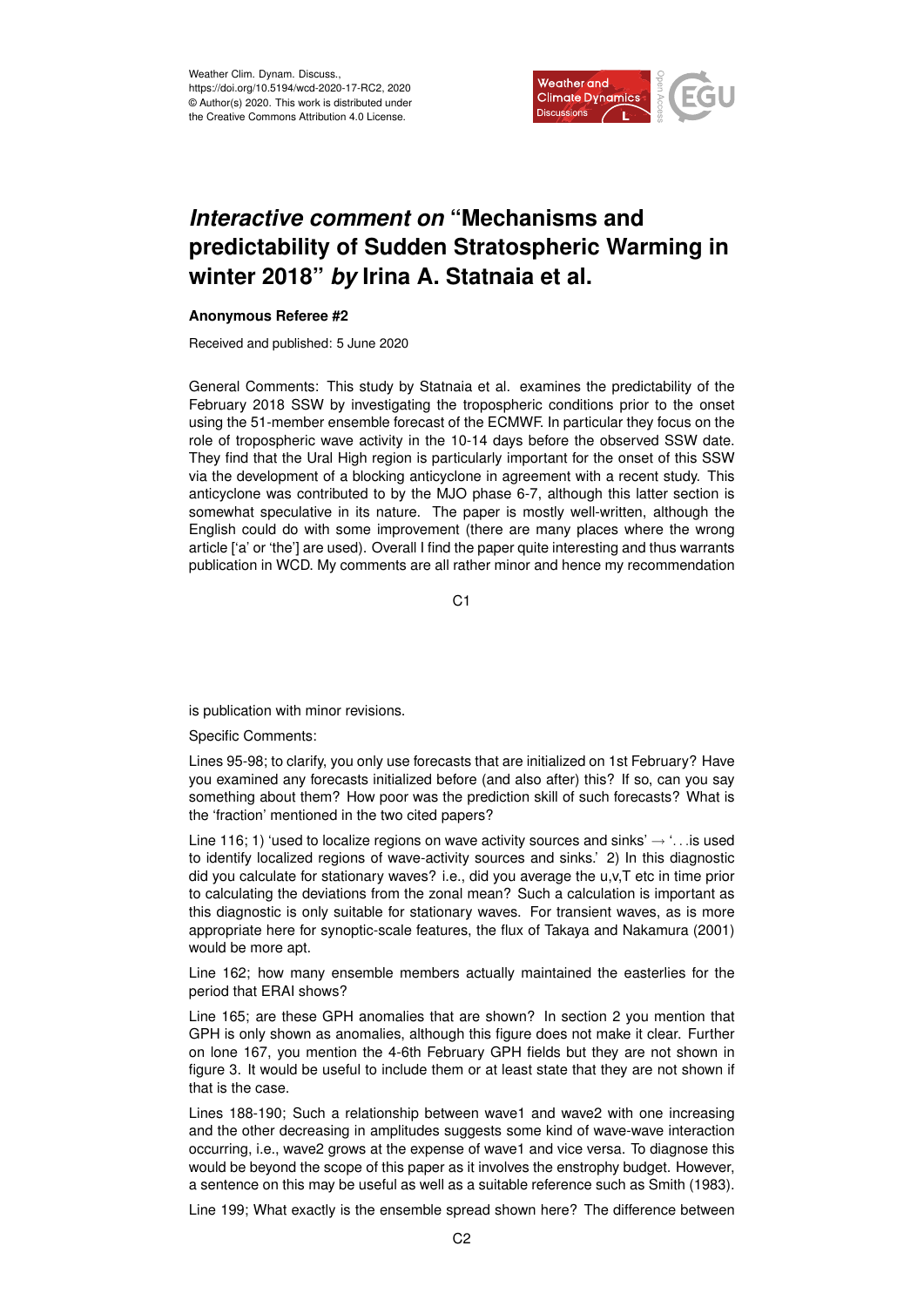the max and min ensemble members? i.e., the best and worst ensemble members? Or between the EN+ and EN- groups?

Figure 6; The contours are too dense to be able to make out the values of the spread shown by the shading, especially in panel a. Can you decrease the number of contours in all panels?

Lines 227-228; I wonder if the Europe/Siberia sector can be considered as preconditioning the vortex prior to the reversal. Indeed, the North Atlantic sector appears to be the final straw with massive amplification just before the onset, but the Europe/Siberia sector is maximized a week or so before. Have you checked which wavenumbers dominate the flux in this figure? From figure 4 I would hazard a guess at wave-1, but it would be good to find out for sure.

Figure 9; what are the lines for? Presumably to show the blocking ridges and troughs. Please refer to them in the text and describe what they show in the caption; they could be useful in helping to explain to the reader. Further, figure 9b I find hard to understand what is going on. The features described on lines 258-265 are very difficult to see and as such I am not sure that I would agree with their characterization. For instance, the maximums in v<sup>2</sup>2 on Feb 6th and 7th centered at 0E are characterized as two different events, but they could well be the same event. The max in v'ˆ2 that is 80deg further downstream is characterized as part of the red-box event, but I find it rather unlikely that the feature would have travelled 80deg in one day. I find panel a much more believable and to me provides the necessary information that I would want to know; I would consider removing panel b entirely or at least making it clearer in the text exactly how you are tracking the features.

Figure 11; Can you include the u contours on this plot to show how the winds and wave propagation are related. Further, the panels of the composite EN+ and ENwould be helpful to see how overall, the best and worst ensemble members capture the horizontal wave propagation compared to ERAI.

C3

Figure A2; over how many days are these trajectories run?

Line 318; Why is the central date here cast as February 7th? The central date in ERAI was 12th February throughout the earlier manuscript. Is this chosen as the period before which the vortex started being displaced and then splitting?

Line 332 and 339; how sensitive are the results in figure 14 to different lag stages? Given the previous comment, this can be important. Why exactly are lags 5-9 days before February 7th chosen? Figure 14; it is somewhat unclear from the caption and text exactly what this figure is showing. The contours are the 'climatological' response to every MJO phase 6-7 event, delayed by 5-9 days, in the ∼20 years of data? Then the shading represents the GPH anomalies just for the period 5-7th February for this one SSW event? Hence if the shading projects onto the contours then one could say there is constructive interference? Please clarify.

Line 361; I would say that the EN- composite actually captures the global pattern pretty well in ERAI and EN+. It is the difference over the Urals/East Asia that is most pronounced as the observed wave-2 pattern is instead a wave-1 via a connection of the ridges.

Summary; Please include references to figure numbers throughout.

Technical Comments:

Line 40; add 'a' before 'negative phase of the. . .'

Line 101; what does EN stand for here? It is a little confusing as it can be easily mixed up with the El Nino phase (indeed initially I thought that was what it meant until I got to figure 2). Can you use a more appropriate acronym?

line 225; 'third'  $\rightarrow$  'sector'

Line 255; 'cost' → 'coast'

Line 397; The sentence starting 'Here we also' does not make sense written as it.